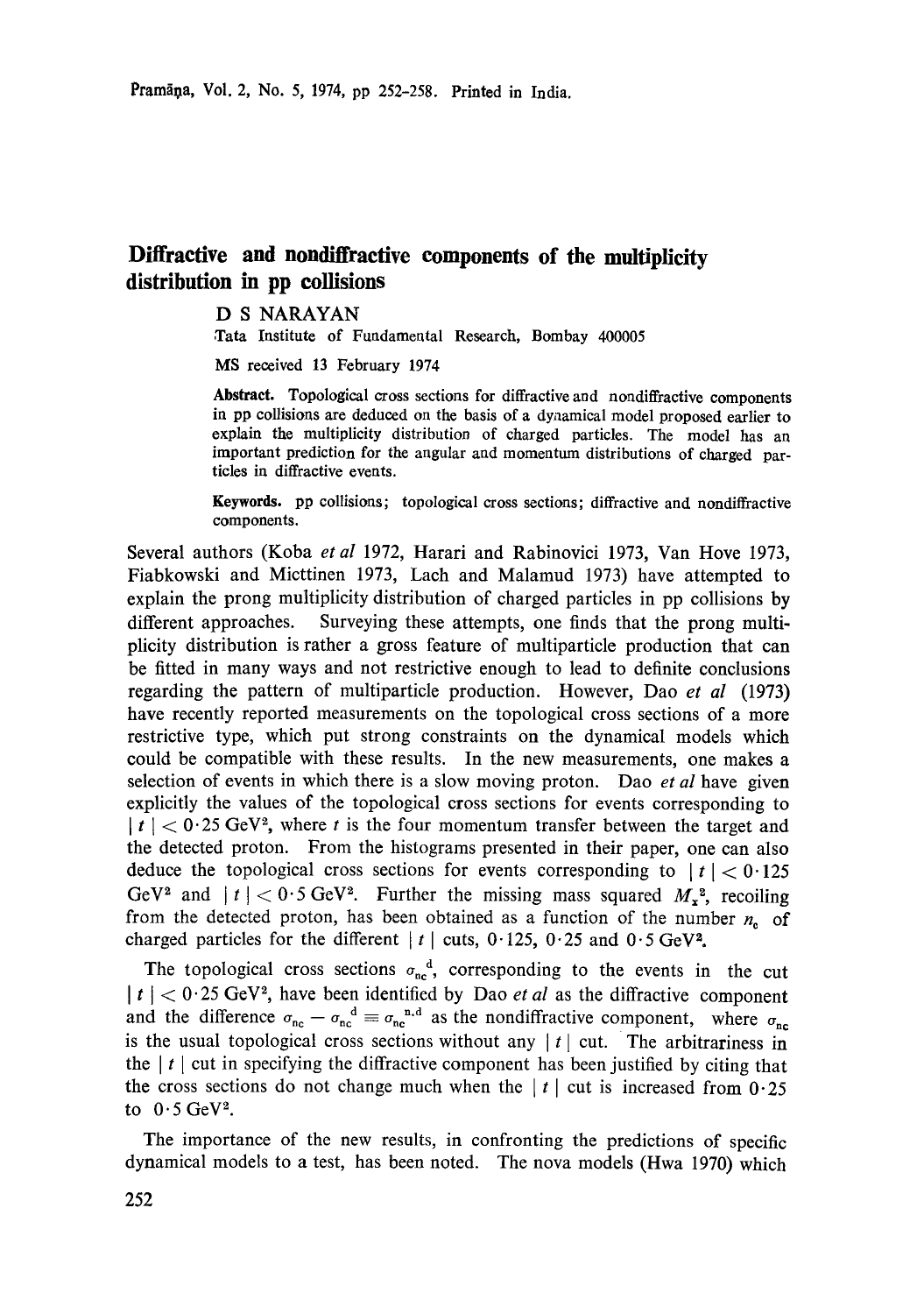predict  $\sigma_{nc}^d \sim 1 |n_c^2$  are seen to be in disagreement with the date. Further the diffractive dissociation models with isotropic decay distribution and a cut off in the momentum in the nova frame, would predict a peaking in the effective mass plot for all charge topologies. Experimentally no such peaking is seen for  $n_e \ge 6$ . It has already been noted by Vander Velde (1972) at the Chicago Conference, on the basis of data at 100 and 200 GeV, that only about 25% of  $\sigma_4$ <sup>d</sup> and a smaller percentage (if any) of  $\sigma_{nc}^{d}$  ( $n_e \ge 6$ ) could be attributed to single diffraction dissociation. A nova type of model with anisotropic angular distribution, motivated by simple multiperipheral arguments, has been constructed recently by Kajantie and Ruuskanen (1973). Though the disagreement with the effective mass plots associated with usual nova models may be eliminated, the diffractive multiplicity distribution at 303 GeV given in their paper seem to be in poor agreement with the data, as  $\sigma_{nc}$ <sup>d</sup> falls too fast as  $\exp{\{-(n_{c}-2)/2\}}$ .

Recently Chaudhary *et al* (1973) have proposed a model to explain the pattern of multiplicity distribution in the entire energy range 5-300 GeV. In this model, the multiplicity distribution is composed of a "specific" mixture of Poisson distributions. The individual components of this mixture would roughly correspond to different  $| t |$  cuts. The first component corresponds to the smallest  $| t |$ cut but its value cannot be fixed on the basis of the model. If one makes the identification that the first component roughly corresponds to the  $|t|$  cut at 0.5  $GeV<sup>2</sup>$ , one can compare the predictions of the model for prong multiplicity distribution for diffractive and non-diffractive components with the experimental data of Dao *et al.* 

We find that, in spite of the arbitrariness in the  $|t|$  cut, the theoretical results for  $\sigma_{nc}$  and  $\sigma_{nc}$  are in reasonable agreement with experiment. The shape of the distribution of  $n_e^2 \times \sigma_{ne}^2$  as predicted by the model, compares well with the experimental curve. Though the effective mass plots cannot be predicted straight away from the model, rough bounds on the missing mass for different charge topologies can be inferred. These bounds are seen to be compatible with experiment. Moreover, one does not expect, on the basis of the present model, sharp peakings in the effective mass plots except for  $n_e = 2$  and possibly  $n_e = 4$ .

We first briefly outline the model to the extent necessary for the present paper and give relevant theoretical expressions. The results are then compared with the experimental data. Finally we present the dynamical implications of our model of diffraction and some theoretical ideas leading to such a dynamical picture.

According to the model of Chaudhary *et al* (1973) there are two groups of particles produced in each collision, which are characterized by different number distributions. One group of particles, called non-leading particles, may be identified with the central component or pionization and their distribution is a Poisson in the number of charged pairs. The other group of particles, referred to as leading particles, arise in the decay of two fast moving (in the CM system) baryonlike excited objects. In the energy range which includes ISR energies, the masses of these excited objects need not exceed a few GeV. The leading particles at any given energy would have a variation between 2 and some maximum value  $2R$ , where  $R$  would be a function of energy. The number distribution of leading charged particles is assumed to be a geometric distribution with R terms. Further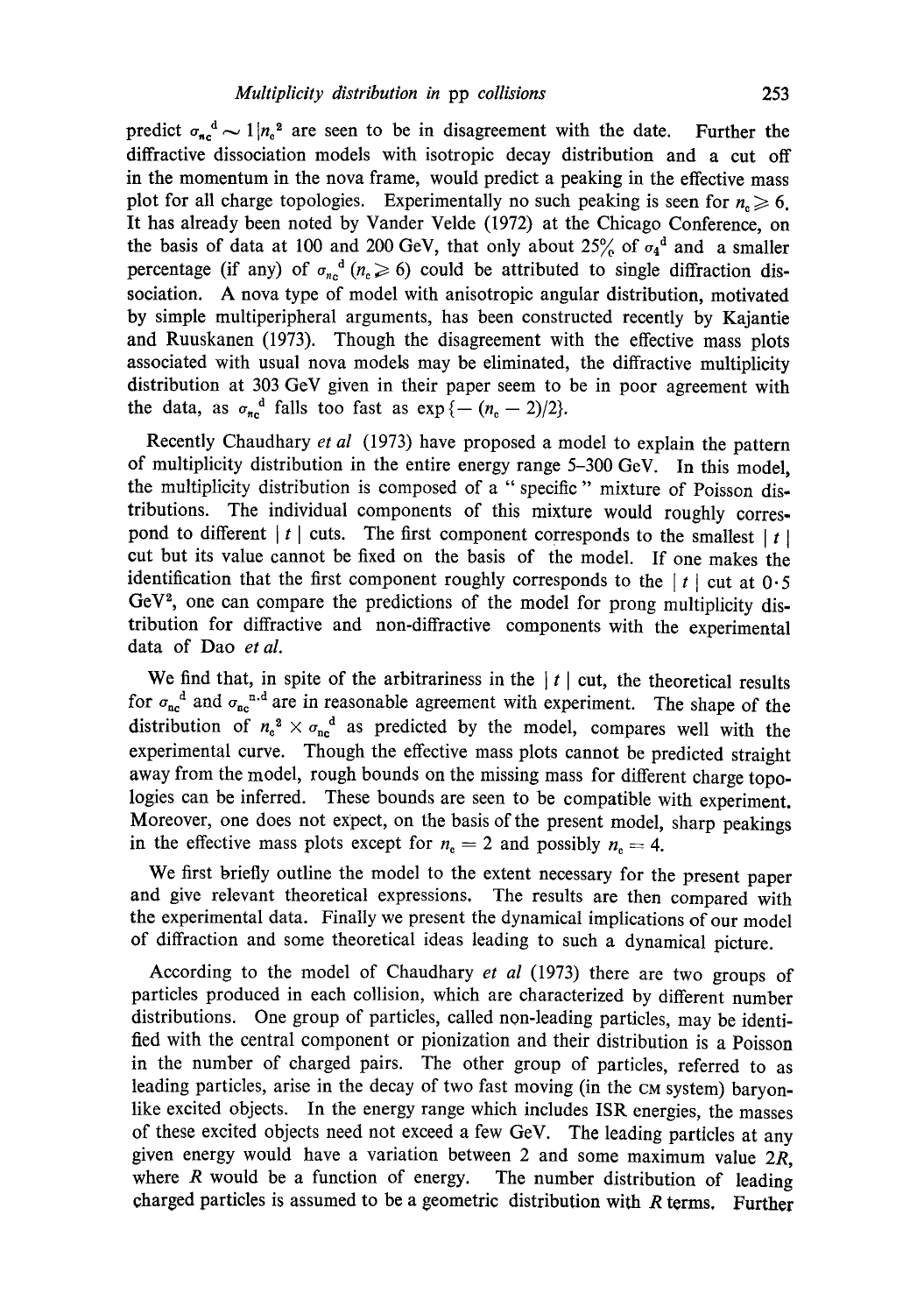the emission of leading and non-leading particles is assumed to be uncorrelated. The probability  $P_{n_c}$  of having a total of  $n_c$  charged particles in an event can be written as:

$$
P_{n_c} = \sum_{r=1}^{n_c/2} \alpha_r \, \bar{P}_{\frac{n_c}{2} - r} \qquad \text{if } \frac{n_c}{2} < R
$$
\n
$$
= \sum_{r=1}^{R} \alpha_r \, \bar{P}_{\frac{n_c}{2} - r} \qquad \text{if } \frac{n_c}{2} > R
$$
\n(1)

where  $\bar{P}_m$  is the probability of having 2m charged non-leading particles and  $\alpha$ , is the probability of having 2r charged leading particles in an event. By our assumptions regarding the number distributions of leading and non-leading particles, one can write,

$$
\bar{P}_{\mathbf{m}} = \exp\left(-\langle n_{\mathbf{m},L}\rangle/2\right) \left[\langle n_{\mathbf{m},L}\rangle/2\right]^m/m\tag{2}
$$

$$
a_r = \frac{1-q}{1-q^n} q^{r-1}
$$
 (3)

and

$$
\langle n_{\rm L} \rangle = \frac{2}{1-q} - \frac{2Rq^{\rm R}}{1-q^{\rm R}} \tag{4}
$$

where  $\langle n_{\rm t} \rangle$  and  $\langle n_{\rm m} \rangle$  are the average numbers of leading and non-leading charged particles. Further  $\langle n_c \rangle = \langle n_{L} \rangle + \langle n_{R,L} \rangle$  where  $\langle n_c \rangle$  is the averege number of charged particles. According to our earlier discussion, the first term on the R.H.S. of (1) is identified with diffraction and the sum of the remaining terms with nondiffraction. The topological cross sections  $\sigma_{n_c}^d$  and  $\sigma_{n_c}^{n_d}$  can then be written as:

$$
\sigma_{nc}^{d} = \sigma_{in} \ a_1 \ \overline{P}_{\frac{n_e}{2} - r}
$$
\n
$$
\sigma_{nc}^{n.d} = \sigma_{in} \sum_{r=2}^{n_e/2} a_r \ \overline{P}_{\frac{n_e}{2} - r}
$$
 if  $\frac{n_e}{2} \le R$ \n
$$
= \sigma_{in} \sum_{r=2}^{R} a_r \ \overline{P}_{\frac{n_e}{2} - r}
$$
 if  $\frac{n_e}{2} > R$ \n
$$
(6)
$$

where  $\sigma_{\text{in}}$  is the total inelastic cross section. The topological cross sections  $\sigma_{\text{ne}}^2$ and  $\sigma_{ne}^{n,d}$  are completely determined by eqs (2) to (6) if one knows the break up of the average number  $\langle n_c \rangle$  of the charged particles as a sum  $\langle n_L \rangle$  and  $\langle n_{\mathbf{x},L} \rangle$  and the value of R. One can give a parametrization of  $\langle n_{\rm r} \rangle$ ,  $\langle n_{\rm m} \rangle$  and R as functions of energy or alternatively treat them as free parameters to be fixed at each energy so as to obtain a minimum  $\chi^2$  fit to the experimental data of  $P_{nc}$ . Table (1) in the paper of Chaudhary *et al* (1973) has been computed by the latter procedure. We make use of that table to compute the values of  $\sigma_{nc}^{\alpha}$  and  $\sigma_{nc}^{\alpha}$  according to (5) and (6). The results at 303 GeV for  $\sigma_{nc}^{\alpha}$ ,  $\sigma_{nc}^{\alpha}$  and  $n_a^2 \sigma_{nc}^{\alpha}$  are shown in figures 1, 2 and 3 respectively and compared with the experimental cross sections corresponding to the cut  $|t| < 0.5$  GeV<sup>2</sup>. Results for  $\sigma_{\text{sc}}^d$  at other energies are given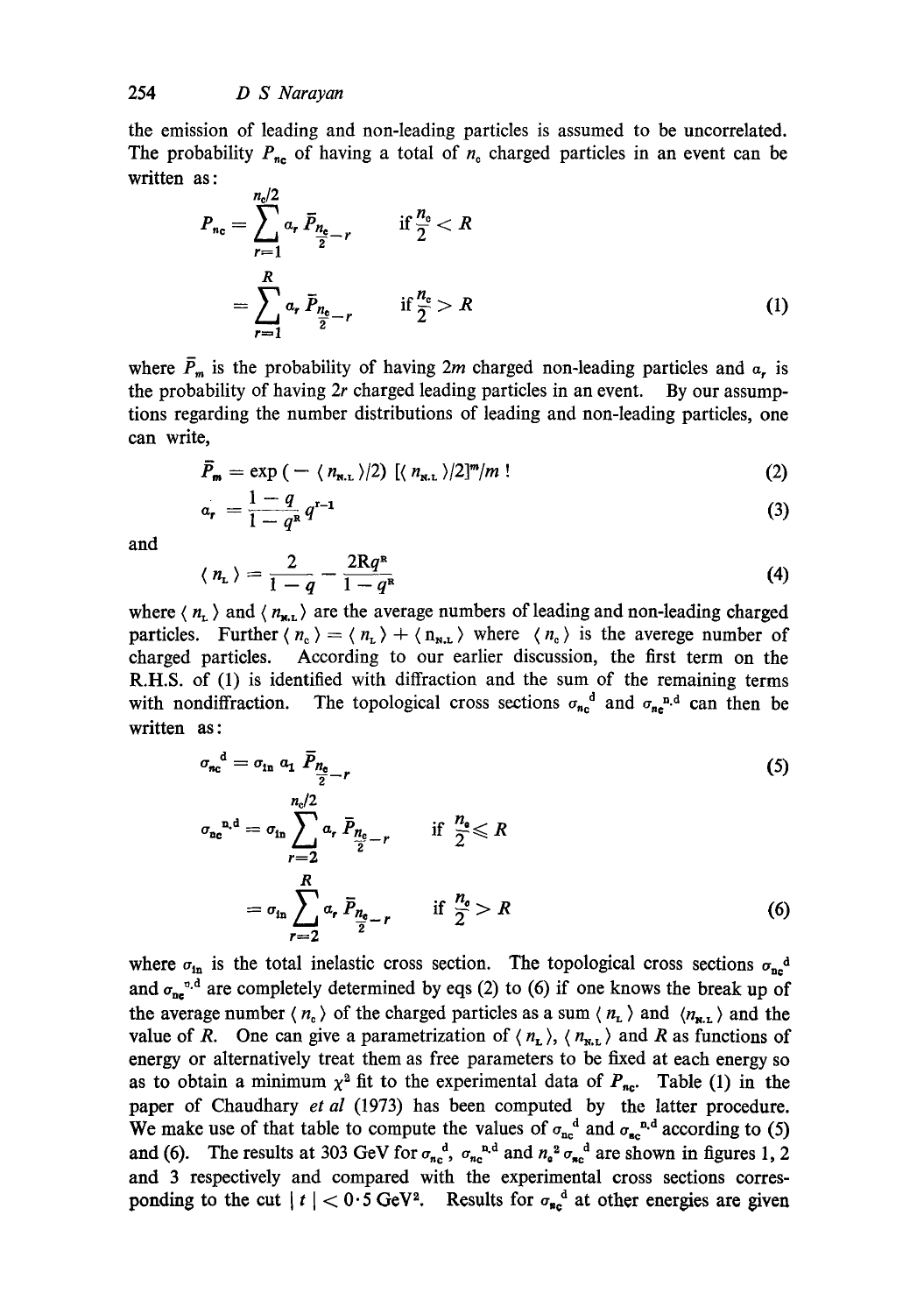|                 | $P_{\rm lab}$<br>(GeV/c) |        |                        |                           |
|-----------------|--------------------------|--------|------------------------|---------------------------|
|                 | 19                       | 69     | 102                    | 200                       |
| d <sub>2</sub>  | 9.08                     | 5.07   | 4.76                   | 2.81                      |
| d <sub>4</sub>  | 4.66                     | 5.87   | 5.35<br>$(6 \pm 0.46)$ | 4.00<br>$(3.73 \pm 0.33)$ |
| d 6             | 1.20                     | 3.39   | 3.00<br>$(2.74\pm0.5)$ | 2.91                      |
| d <sub>8</sub>  | 0.20                     | 1.31   | 1.12<br>$(2.1\pm0.49)$ | 1.39                      |
| d <sub>10</sub> | 0.026                    | 0.38   | 0.32                   | 0.50                      |
| d 12            | 0.0027                   | 0.087  | 0.070                  | 0.14                      |
| $d$ 14          |                          | 0.017  | 0.013                  | 0.035                     |
| d 16            |                          | 0.003  | 0.002                  | 0.007                     |
| d <sub>18</sub> |                          | 0.0003 | 0.0003                 | 0.001                     |
| d <sub>20</sub> |                          |        |                        | 0.0003                    |

Table 1. Calculated diffractive charged particle cross sections (in mb) and the charged multiplicity. The numbers in brackets are experimental values deduced from the histograms given by Vander Velde (1972)



Figure 1. Diffractive cross section  $\sigma_{n_e}^d$  versus  $n_e =$  the number of charged particles in the collision. The experimental points are cross sections corresponding to the cut  $|t| < 0.5$ , deduced from the histograms of Dao *et al.*  (1973).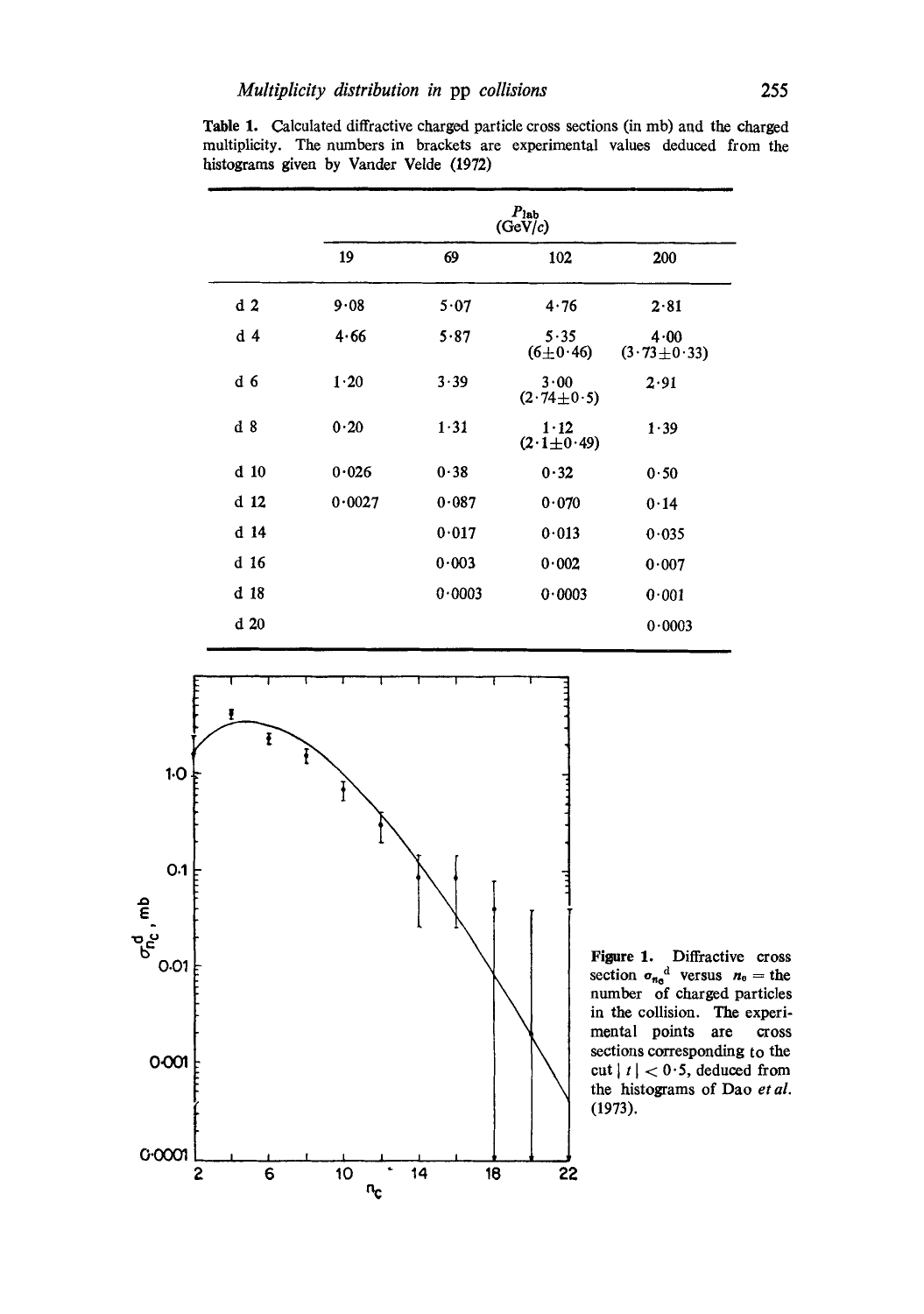

in table 1. It may be noted that the distribution in (5) is not a Poisson distribution even though  $\overline{P}_m$  is a Poisson distribution.

According to our model of diffraction outlined above, diffractive events are those in which there are just two leading charged particles and some poinization. We assume that in these events only one of the incident protons is excited at a time and the events detected in the cut  $|t| < 0.5$  GeV<sup>2</sup> correspond to the projectile excitation. Events corresponding to the target excitation would have much larger missing masses and one may assume that they go out of the  $|t|$  cut. The situation is represented in figure 4. Using the notation of figure 4, the square of the missing mass is  $M_x^2 = (P_a^* + \sum_i K_i)^2$  where the sum over i is taken for both charged and neutral particles. Since the momenta  $K_i$  refer to pionization, it is reasonable to assume that  $\sum_i K_i = 0$ . Moreover, as the values of  $M^*$  are not expected to be much larger than the mass M of the proton, one can approximate  $E_a^* \simeq E_b' \simeq$  $\frac{1}{2}$  ( $\sqrt{S - \sum_i \omega_i}$ ) where  $E_*^*$ ,  $E_b$  and  $\omega_i$  are the energy components of  $P_*^*$ ,  $P_b'$ and  $K_i$  in the cm system. With these approximations one gets

$$
M_{\bullet}^{2} \simeq M^{*2} + \sqrt{S} \left( \sum_{i} \omega_{i} \right) \tag{7}
$$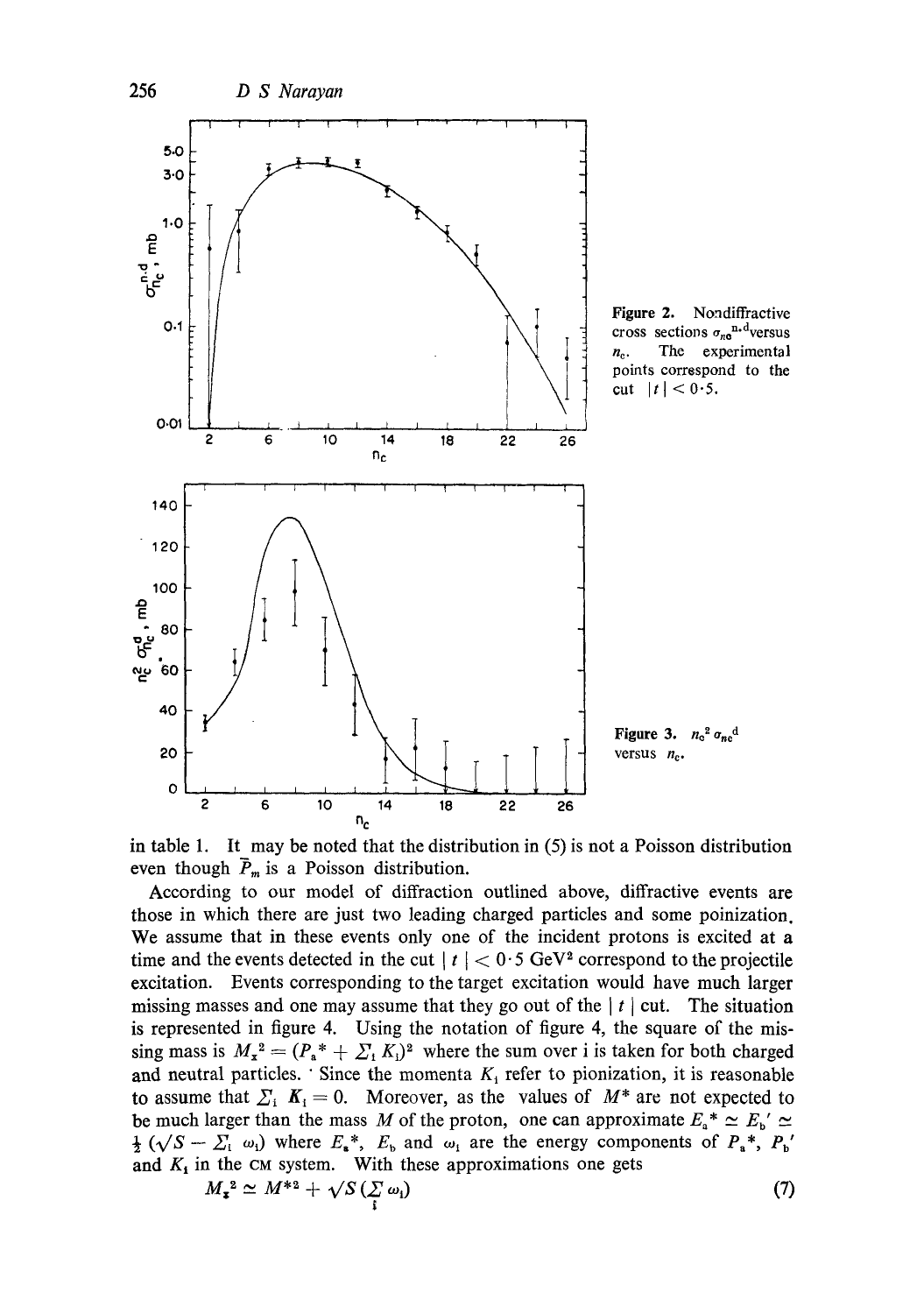

Figure 4. Schematic representation for the dynamics of a diffractive event.

In a two-prong event there can be no charged non-leading particles and the excited object  $a^*$  (figure 4) would emit one or more neutral particles. According to experiment (Dao *et al* 1973), the number of neutral particles in a two-prong event is  $\sim$  1. This would imply that the emission of neutral non-leading particles should be rare in two prong events. One then finds that  $M_x^2 \sim M^{*2}$  and as the values of  $M^*$  are limited, one gets a peaked distribution for  $M_{\rm x}$ <sup>2</sup> in two-prong inelastic events. The situation would change somewhat for 4-prong events but the peaking may be expected to be still seen in four-prong events. For  $n_e \ge 6$ , there would be considerable fluctuation both in the number of neutral pionization particles and the total energy carried by all the pionization particles. This would give a broad spread to the values of  $M_x^2$ . A rough lower bound on the value of  $M_{x}^{2}$  can be obtained if one assumes that no neutral particles are emitted in the central component and that the charged particles in it are all pions with energies not much larger than the pion mass  $m_{\pi}$ . This gives according to (7), the inequality

$$
M_{\mathbf{r}}^2 > \left[ \langle M^{*2} \rangle + \sqrt{S(n_{\rm e}-2)} m_{\mathbf{r}} \right] \tag{8}
$$

Similarly a rough upper bound can be obtained if one assumes that in the pionization, the number of neutral particles is half the number of charged particles and that there are very few pionization particles with energies greater than, say,  $2 \langle P_{\perp} \rangle$ where  $\langle P_1 \rangle$  is the average transverse momentum of such particles. This gives

$$
M_{\mathbf{x}}^2 < \left[ \langle M^{*2} \rangle + 3\sqrt{S(n_{\rm c}-2)} \langle P_{\mathbf{L}} \rangle \right] \tag{9}
$$

Taking  $\langle M^{*2} \rangle \sim 4 \text{ GeV}^2$ ,  $\langle P_{\perp} \rangle \sim 0.3 \text{ GeV}/c$ , one finds at 303 GeV that, in 4prong events  $11 < M_x^2 < 47$ , in 6-prong events  $17 < M_x^2 < 90$  GeV<sup>2</sup> and in 8-prong events  $24 < M_x^2 < 133$ . These rough lower and upper bounds on the values of  $M_{\rm x}^2$  are consistent with the observed distribution of  $M_{\rm x}^2$ .

If the model described in this paper for diffraction is valid, it has an important experimental consequence, namely, that all the charged particles excepting the two leading ones are due to pionization. They have small momenta and an angular distribution nearly isotropic in the CM system. This unexpected feature of the model is amenable to experimental test using the ISR machine. This can be achieved simply by triggering for events in which there is a leading proton within a given | t | cut, say | t | > 0.5 GeV<sup>2</sup>. One then looks at the angular and momentum distribution of the other charged particles. Contrary to what one expects from